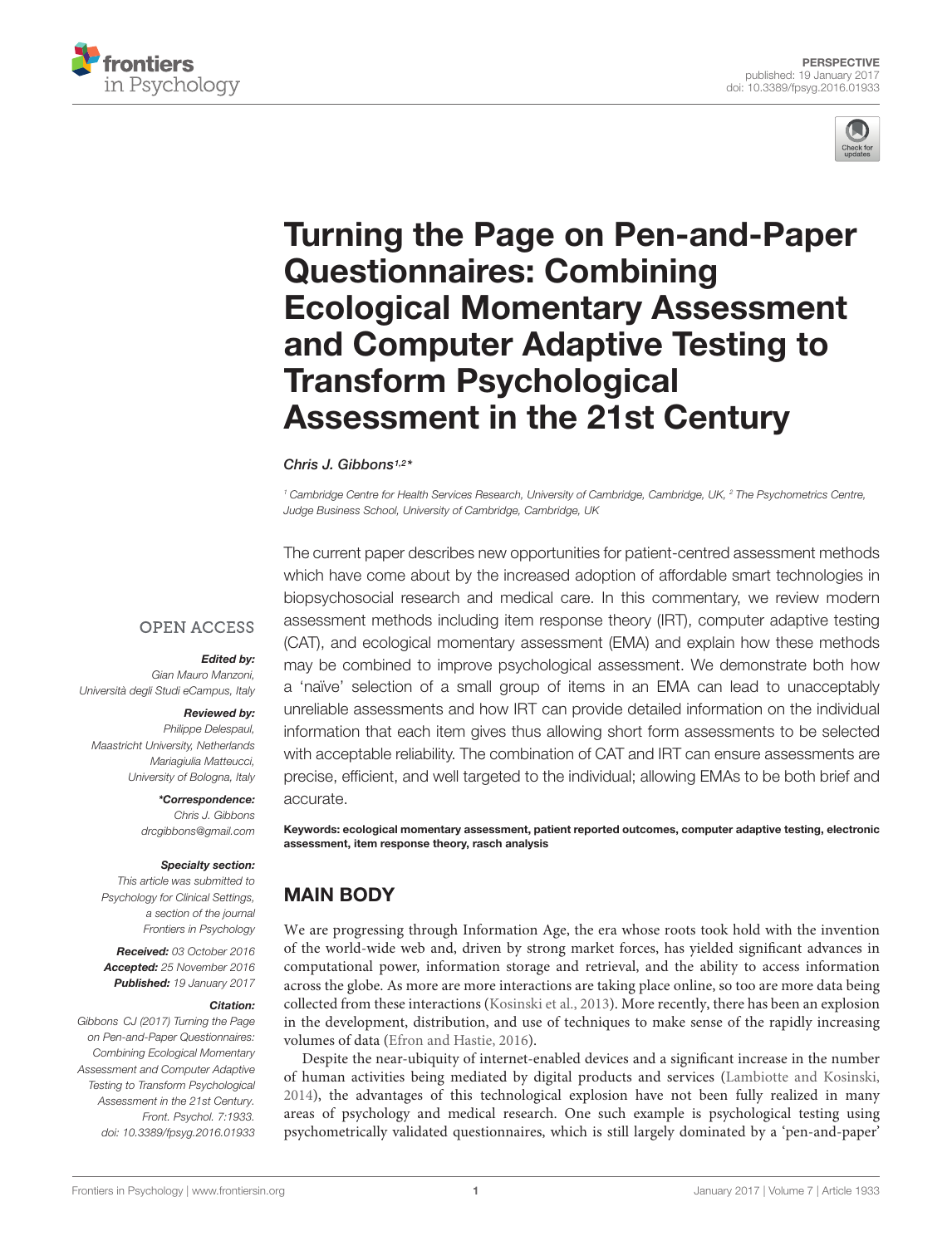mindset which does not capitalize on many recent technological innovations. These techniques are limited by recall bias and may be liable to change over a short time course. While there has been some progress insofar as many psychometric assessments are now available in an electronic format, there has been little change in the way they are presented, scored, or used.

This paper discusses two notable exceptions where progress has been made, namely in the application of modern probabilistic psychometric techniques, including item response theory (IRT) and computer adaptive testing (CAT), as well as ecological momentary assessment (EMA). While modern psychometric techniques and EMA have brought forth significant advances in assessment techniques; they have done so largely in isolation from one another. This paper argues that these two techniques could be usefully integrated to drive psychological assessment further in a way that is both ecologically valid and, crucially, psychometrically accurate.

Ecological momentary assessment is the term used to describe some research methods which allows patients and participants to report on their experiences in real-time, in real-world settings, in multiple contexts, and repeatedly over time [\(Stone and Shiffman,](#page-3-3) [1994\)](#page-3-3). Ecological momentary assessment can collect data using diverse modalities which can include diaries, open-text, and questions with Likert-type responses. It is common for such EMA platforms to be placed into apps which can be installed on mobile phones or tablets to facilitate responsive round-theclock assessment. To reduce the burden naturally associated with multiple repeated assessments EMAs commonly include a small number of Likert-type questions or a reduced-length version of an existing questionnaire. This practice is often conducted with limited psychometric justification which may seriously affect the reliability of the scores derived from EMA assessments [\(Stone](#page-3-4) [et al.,](#page-3-4) [1994;](#page-3-4) [Tasca et al.,](#page-3-5) [2009;](#page-3-5) [Palmier-Claus et al.,](#page-3-6) [2013;](#page-3-6) [Rosen](#page-3-7) [and Factor,](#page-3-7) [2015\)](#page-3-7).

While EMA offers a way to deal with the recall bias and natural variation that might affect the accuracy and interpretability of scores taken from a psychometric questionnaire it does not, on its own, offer any solution for ensuring that such assessments are reliable. In contrast, modern psychometric techniques, and especially CAT, can provide accurate and reliable estimates in reduced-length psychological evaluations. Computer adaptive testing refers to the use of algorithms which match questionnaire takers with the most relevant questions for them. The CAT process has been shown to increase measurement precision and efficiency greatly, allowing assessments to be shorter and more reliable than their paper-based fixed length counterparts [\(Gibbons et al.,](#page-3-8) [2016\)](#page-3-8).

Computer adaptive testing requires a calibrated 'bank' of items which contains information derived from modern psychometric models and methods which known as IRT [\(Van Der Linden and](#page-3-9) [Glas,](#page-3-9) [2000;](#page-3-9) [Wainer,](#page-3-10) [2000\)](#page-3-10). Item response theory suggests that latent constructs vary in magnitude along a unidimensional linear continuum referred to as theta (θ). These theories explain how it is possible, using probabilistic estimation, to simultaneously model the level of underlying construct that a person has, and the level of the underlying trait that the item or questionnaire assesses [\(Hambleton et al.,](#page-3-11) [1991\)](#page-3-11). Mathematically, and in its

simplest form, this can be expressed using Equation 1, shown below.

Equation 1: the Rasch model [\(Rasch,](#page-3-12) [1960\)](#page-3-12), a one-parameter logistic IRT model

$$
p_i(1|\theta) = \frac{e^{(\theta - b_i)}}{1 + e^{(\theta - b_i)}}
$$

Where 1 is a correct response (or, in the case of a psychological assessment a positive endorsement of the item),  $\theta$  is the level of the underlying trait, *i* represents the items being answered and *b* represents the level of the trait necessary to have a 50 probability of endorsing the item [\(Rasch,](#page-3-12) [1960\)](#page-3-12).

Item response theory has strict assumptions and produces assessments with robust measurement properties [\(Karabatsos,](#page-3-13) [2001\)](#page-3-13). Their use in medical research was popularized over the past decade, at least in part, because of their ability to produce measures which could be shorter and more reliable than using classical test theory alternatives alone [\(Reeve et al.,](#page-3-14) [2007;](#page-3-14) [Gibbons](#page-3-15) [et al.,](#page-3-15) [2011\)](#page-3-15).

The probabilistic underpinning of IRT allows it to simultaneously calibrate the level of the underlying construct which is measured by the individual items and the people responding to the assessment. The ability to calibrate each item independently of the overall scale is unique to IRT and means that evaluations can be made using subsets of items, rather than giving the entire questionnaire to each participant. Additionally, IRT can precisely calculate the measurement precision of any assessment regardless of the underlying level of the construct that the participant has or the number of items that they have completed. In contrast, classical test methods only give a single



<span id="page-1-0"></span>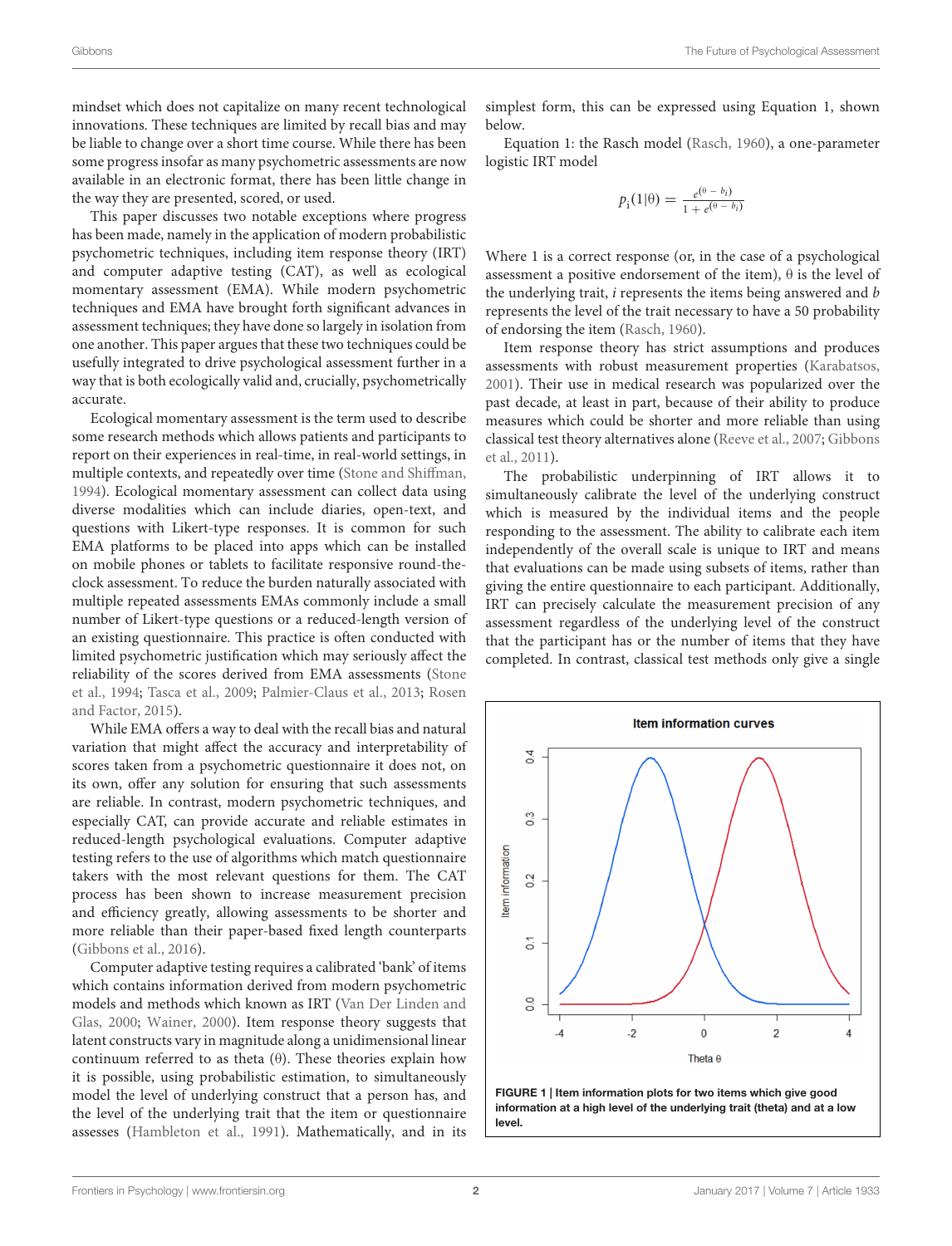mean reliability value for the entire test, meaning that every item should be administered in each assessment to avoid unreliable estimates. The use of classical test methods also precludes the estimation the level of precision that evaluation using a subsample of items can give [\(Hays et al.,](#page-3-16) [2000\)](#page-3-16).

As well as being able to calculate the precision of a given assessment of any length using IRT methods once it has been given, it is also possible to assess the level of information that is available for each item individually. Knowing the information that every individual item gives allows researchers to pre-select a set of items which will give an adequate level of precision for a given assessment. **[Figure 1](#page-1-0)** illustrate this principal and shows one item which gives a lot of information at a high degree of the underlying trait, and one which offers high information at a low level of the underlying trait.

Computer adaptive testing follows an iterative process of selecting items which are the most informative and suitable for the candidate taking the assessment, using both Bayesian and maximum information estimation methods [\(Magis and](#page-3-17) [Raîche,](#page-3-17) [2011\)](#page-3-17). By only administering items which reflect high information at the test taker's level of the underlying construct, CAT achieves dual advantages of briefer assessments which consist only of the most relevant items [\(Gershon,](#page-3-18) [2005;](#page-3-18) [Dosch,](#page-3-19) [2010\)](#page-3-19).

Evaluation of individual item information across a scale would show the potential pitfalls regarding measurement accuracy if items were to be chosen without any consideration for their empirical psychometric qualities. Measurement accuracy can be expressed in terms of standard error, information, or reliability. The three are related as demonstrated in Equations 2–5.

Equation 2. Item information and standard error

$$
SE(\theta) = \frac{1}{\sqrt{I(\theta)}}
$$

Equation 3. Item information and assessment reliability

$$
r(\theta) = 1 - \left(\frac{1}{\sqrt{I(\theta)}}\right)^2
$$

Equation 4. Reliability and standard error

$$
r(\theta) = 1 - SE(\theta)^2
$$

**[Figure 2](#page-2-0)** shows item information for an entire scale consisting of seven items, in practice an item bank might be much larger than this. Using this figure, it is possible to see the risks associated with random selection of items in a reduced-length assessment.

A selection of three items to measure a person with an average level of the underlying trait or construct (theta  $= 0$ ) can mean that assessment information ranges from 6.5 [using items 1, 2, and 3; equivalent to reliability =  $0.85$  (*SE* =  $0.39$ )], and 1.5 [using items 5, 6, and 7; equivalent to reliability =  $0.33$  (SE =  $0.82$ ). The former would be regarded as an accurate assessment, whereas the reliability of the latter falls below any recommended level for individual or group assessments. It is also clear that in figure two that assessments for people with a very high or low theta value (greater than  $+2$  or less than  $-2$ ) will always necessitate more items before an acceptable level of information has been reached, highlighting both the need to take the individuals level of the underlying construct into account in each assessment and the risk of assuming that questionnaire items will yield uniform levels of information for each respondent. When the information in **[Figure 2](#page-2-0)** is available to researchers who are interested in EMA testing, then a selection of items can be either hand-picked or delivered using a CAT protocol.

<span id="page-2-0"></span>